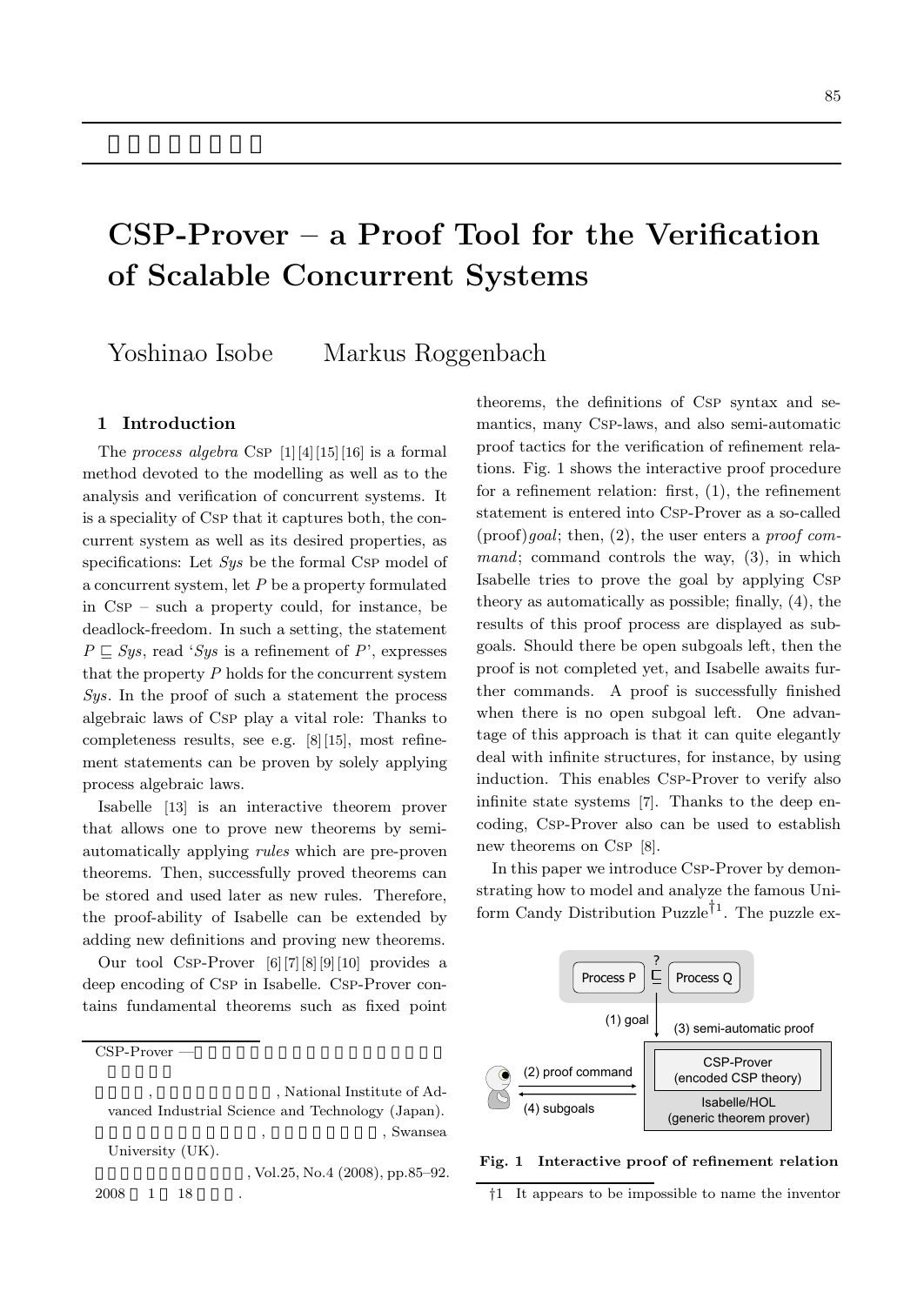hibits many properties typical of scalable concurrent systems: (scalability) the puzzle's size is given as a parameter, i.e. actually a class of systems shall be analyzed; (parameterization) the interchange of candies between the children depends on the initial distribution of candies, i.e. again a class of systems shall be analyzed; (local activity) the children act independently of each other, i.e. there is no global clock; (global result) the children's interaction finally leads to a stable situation.

It is possible to analyze the puzzle for single instances of fixed size and with a fixed initial distribution of candies by the well-established model checker FDR [11] for Csp. FDR checks fully automatically, if a Csp refinement holds. Also the tool HORAE [3], which is based on constraint satisfaction techniques, can deal with such single instances. Furthermore, it should be possible to fully automatically analyze such single instances using other model checkers like SPIN [5] or SMV [12]. These tools check if a system *satisfies* a property like deadlock-freedom, where systems are described as finite state machines and properties are formulated in temporal logic. Fig. 2 summarizes these differences between Csp-Prover and model checkers. Note that thanks to the Csp modelling approach of expressing properties and systems in the same language, *stepwise* refinement is available in a natural way in tools for Csp, e.g. FDR and Csp-Prover.

Proofs in Csp-Prover are semi-automatic only, however, Csp-Prover comes with the benefit that *scalable* concurrent systems can be analyzed for any initial values and any number of processes. In [17] a similar proof tool for Csp is presented based on the theorem prover PVS [14].

The paper is organised as follows: First, we introduce the Uniform Candy Distribution Puzzle, model it as a concurrent process in Csp, and encode it within the input language of Csp-Prover. Then, we discuss why the analysis of this Puzzle presents a challenge and explain how Csp-Prover can assist in the proofs involved.

# **2 Modelling and Encoding**

We explain how to model concurrent systems in CSP and how to encode them in Csp-Prover by



**Fig. 2 Comparison of verification style**

means of the Uniform Candy Distribution Puzzle.

### **2. 1 Introduction to the puzzle**

The "Uniform Candy Distribution Puzzle" is a classical example of a self-organizing distributed system:

**Uniform Candy Distribution Puzzle**: *k* children are sitting in a circle (see Fig. 3). Each child starts out with an even number of candies. The following step is repeated indefinitely: every child passes half of her/his candies to the child on her/his left; any child who ends up with an odd number of candies is given another candy by the teacher.

**Prove:** Eventually all children will have the same amount of candy.

The behaviour of each child is expressed by the transition graph shown in Fig. 4. It consists of three parameterized states,  $\text{Child}(n)$ ,  $\text{ChildL}(n, x)$ , and ChildR $(n)$ . Here, Child $(n)$  is the initial state, *n* is the number of candies a child holds, and the func-

of the puzzle, one reference, however, is [2].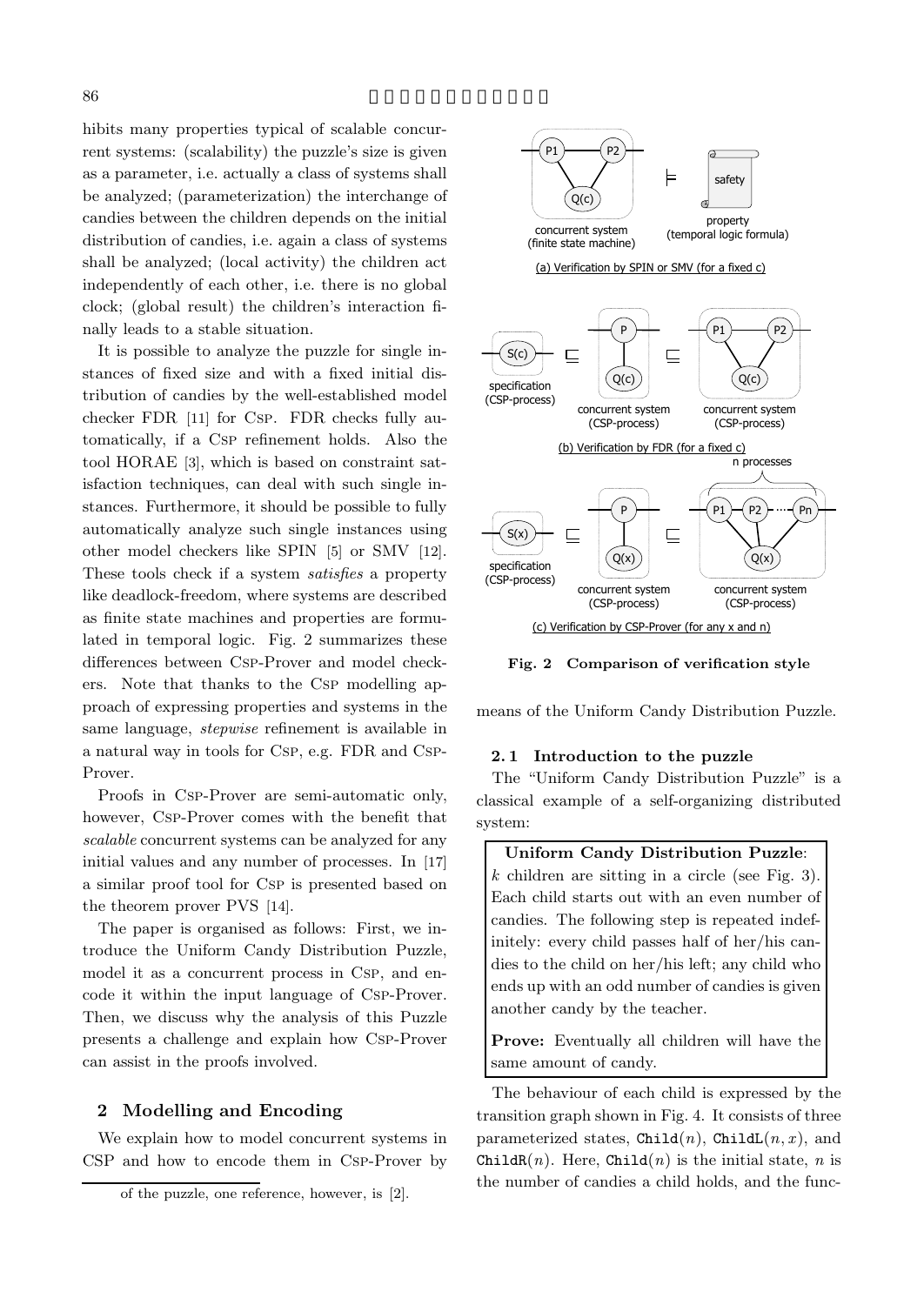

**Fig. 3 Uniform Candy Distribution Puzzle**



**Fig. 4 Transition graph of each child**

tion *fill* is defined as

 $\text{fill}(n) = \text{if} (\text{even}(n)) \text{ then } n \text{ else } (n+1).$ The event  $left(n/2)$  means to send the value  $(n/2)$ to the left, the event *right*?*x* means to receive a number from the right and to bind the variable *x* to the received number. Therefore, each child sends half of her/his candies to the left child and receives *x* candies from the right child. Sending and Receiving can happen in either order. If the new number  $(n/2 + x)$  of candies is odd, the function *fill* adds 1 to this number. This corresponds to the teacher's supply.

## **2. 2 Modelling the puzzle in CSP**

The above discussed transition graph can be modelled in Csp as follows:

$$
\begin{aligned} \mathtt{Child}(n) &= (left(n/2) \rightarrow \mathtt{ChildR}(n/2)) \; \Box \\ & (right?x \rightarrow \mathtt{ChildL}(n,x)) \\ \mathtt{ChildL}(n,x) &= left!(n/2) \rightarrow \mathtt{Child}(\mathit{fill}(n/2+x)) \\ \mathtt{ChildR}(n) &= \mathit{right?x} \rightarrow \mathtt{Child}(\mathit{fill}(n+x)) \end{aligned}
$$

Here,  $\rightarrow$  and  $\Box$  are the prefix operator and the external choice operator of Csp, respectively. Intuitively,  $a \rightarrow P$  is a process which can perform the event *a* and thereafter behaves like *P*. The process  $P \sqcup Q$  behaves either like *P* or like *Q* depending on the initial actions. Here, the choice, which branch to take, is determined by events from the environment. In our example of CSP processes, the process definition of Child, ChildL, and ChildR consists essentially of infinitely many equations, since the parameter  $n$  is an arbitrary even number. In Csp, elements such as *left* and *right* for passing data are called *channels*, and elements such as Child for defining recursive behaviour are called *process names*.

In order to connect *k* Child processes into a circle  $(k > 1)$ , we carry out two steps: (1) we define a concurrent process  $\text{LineCh}(\langle n_2, n_3, \ldots, n_k \rangle),$ which is the connection of  $(k-1)$  children in one line. Here, the right hand of the *i* th child is connected to the left hand of the  $(i + 1)$  th child for  $i = 2, \ldots, k - 1$ . (2) we define a concurrent process  $CircCh(\langle n_1, n_2, \ldots, n_k \rangle)$ , which is a circular connection of *k* children. Here, the right hand of the first child is connected to the left hand of the second child, and the left hand of the first child is connected to the right hand of the last (*k* th) child. In both steps we use the following notions:  $n_i$  denotes number of candies the *i* th child holds;  $\langle n_1, \ldots, n_k \rangle$ is the list of even numbers  $n_1, \ldots, n_k$ .

These processes are inductively defined in Csp as follows:

 $\mathtt{LineCh}(\langle n \rangle) = \mathtt{Child}(n)$  $\mathtt{LineCh}(\langle n \rangle \, \,^\frown \, s) \; = \; (\mathtt{Child}(n) \longleftrightarrow \mathtt{LineCh}(s))$  $\texttt{CircCh}(\langle n \rangle \cap s) = (\texttt{Child}(n) \Longleftrightarrow \texttt{LineCh}(s))$ 

Here,  $\hat{\ }$  is the concatenation operator of lists and the operators  $\longleftrightarrow$  and  $\Longleftrightarrow$  are defined from basic operators as follows<sup>†2</sup>:

 $P \longleftrightarrow Q = (P[\nmid right \leftrightarrow mid] [\nmid mid] Q[\nmid left \leftrightarrow mid]) \mid mid$  $P \Longleftrightarrow Q = (P \parallel left, right \parallel Q \parallel left \leftrightarrow right \parallel) \rightarrow right$ 

Here,  $[a \leftrightarrow b]$  is the renaming operator for exchanging channel-names *a* and *b* (note: if *b* is new then it works as renaming  $a$  to  $b$ ),  $||X||$  is the parallel composition for performing processes in parallel but synchronising events in the set X, and  $\setminus X$  is the hiding operator for hiding events in the set *X* from other processes. Thus,  $P \longleftrightarrow Q$  is a process



**Fig. 5** Structure of CircCh $(\langle 6, 2, 4, 8 \rangle)$ 

<sup>†</sup>2 For simplicity, we use in this paper typical Csp convention. For example, more precisely the operator  $\llbracket mid \rrbracket$  represents  $\llbracket \{ mid(n) \mid n \in Nat \} \rrbracket$ .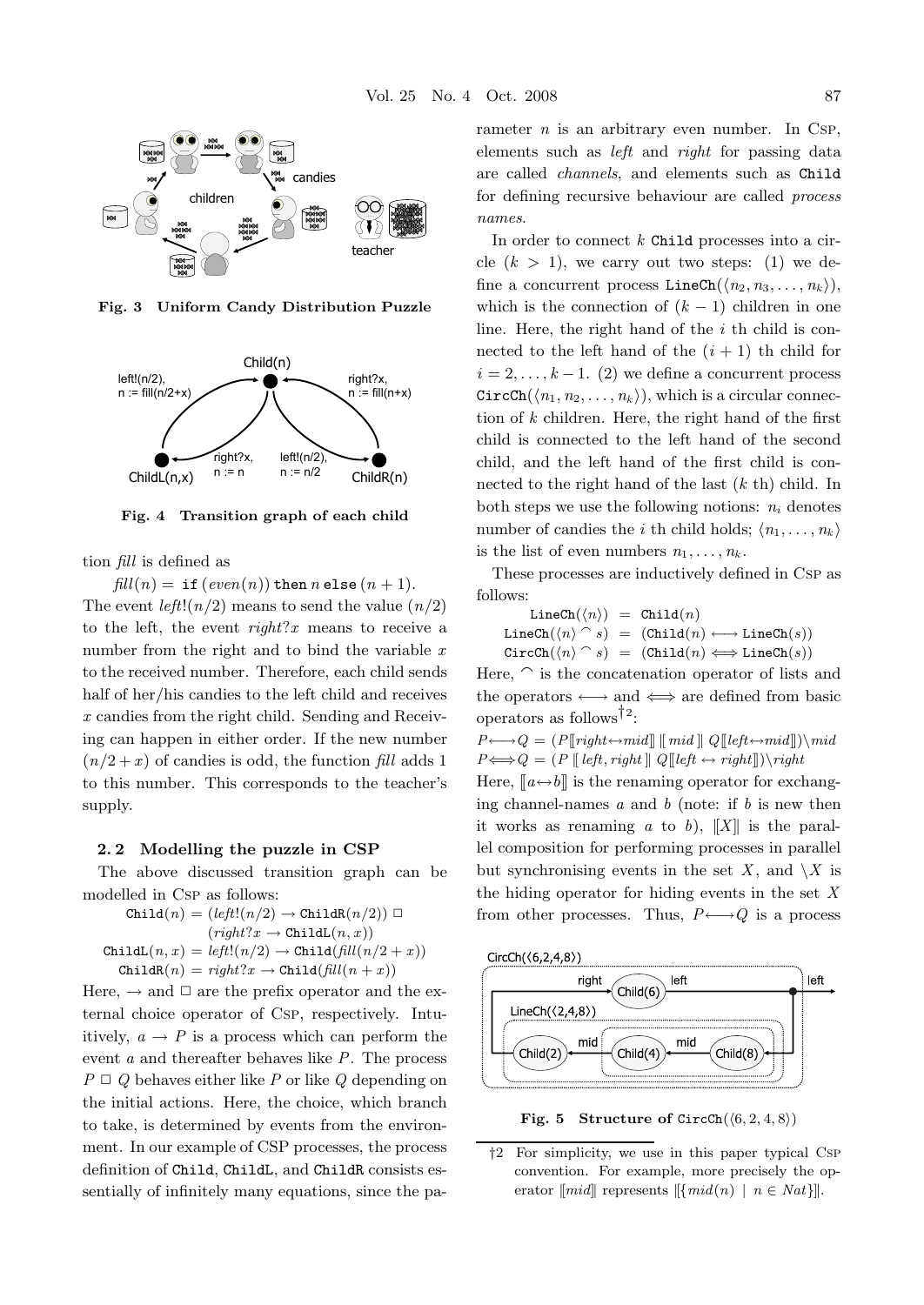```
1 datatype Event = left "nat" | right "nat" | mid "nat"
2 datatype PN = Child "nat" | ChildL "nat*nat" | ChildR "nat"
3
 4 consts PNdef :: "PN \Rightarrow (PN, Event) proc"
5 recdef PNdef "{}"
6 "PNdef (Child(n)) = (left ! (n div 2) \rightarrow $ChildR(n div 2)) [+]
7 (right ? x \rightarrow $ChildL(n,x))"
8 "PNdef (ChildL(n,x)) = left ! (n div 2) -> $Child(fill(n div 2 + x))"
9 "PNdef (ChildR(n)) = right ? x -> \displaystyle\frac{\delta}{\delta} *Child(fill(n + x))"
10 defs (overloaded) Set PNfun def [simp]: "PNfun == PNdef"
11
12 consts
13 CircCh :: "nat list \Rightarrow (PN, Event) proc"
14 LineCh :: "nat list \Rightarrow (PN, Event) proc"
15
16 recdef LineCh "measure(\lambdas. length(s))"
17 "LineCh([n]) = $Child(n)"
18 "LineCh(n#s) = C\Child(n) <---> LineCh(s)"
19
20 recdef CircCh "{}"
21 "CircCh(n#s) = $Child(n) \leq => LineCh(s)"
```
**Fig. 6 The encoded process** CircCh **into CSP-Prover**

obtained by renaming both of *right* in *P* and *left* in *Q* to a new common name *mid*, composing them via *mid*, and hiding *mid*. By hiding *mid*, we can repeatedly use *mid* for connecting children without conflicts.  $P \Longleftrightarrow Q$  is similar to  $P \longleftrightarrow Q$  except that both hands are connected and only the right hand is hidden. This means that we can observe the number of candies the first child has via the channel *left*. For example, Fig. 5 shows the structure of the process  $CircCh(\langle 6, 2, 4, 8 \rangle)$ .

## **2. 3 Encoding the puzzle in CSP-Prover**

It is easy to encode Csp-processes into Csp-Prover. Fig. 6 shows the encoded process CircCh, where some definitions such as  $\leftarrow$ --> have been omitted. The complete code is available at Csp-Prover's web-site [6].

In Fig. 6, lines 1 and 2 define the type Event of events and the type PN of process names, respectively. These types are used for defining processes whose type is (PN,Event) proc. The parameterized type proc is provided by Csp-Prover. Next, lines 4–9 define the function PNdef which maps process names of the type PN to processes of the type (PN,Event) proc. There is a definition for each process name. Csp-Prover syntax is nearly the same as Csp syntax – except that conventional

symbols such as  $\Box$  are replaced by ASCII symbols such as [+], and \$ is attached to each process name as a type conversion from a process name to a process. Isabelle's recdef mechanism for defining recursive functions makes pattern-matching of arguments available as shown in lines 6–9. When defining a recursive function by recdef, Isabelle requires a measure to guarantee termination of the defined function. For example, line 16 takes the length of lists as the measure; since PNdef is non-recursive, the empty set  $\{\}\$  (see line 5) can serve as measure. Note that line 10 declares the function PNdef as the function PNfun which is a reserved word of Csp-Prover and is automatically applied for unfolding process names. Finally, The processes LineCh and CircCh are defined as explained above in lines 16– 21.

## **3 Verification**

We show how to verify concurrent systems in Csp with the help of Csp-Prover by using the example of the Uniform Candy Distribution Puzzle.

## **3. 1 A known solution**

Solutions of the Uniform Candy Distribution Puzzle have already been given, e.g. in the webpage [2]. One solution is as follows: Let *s* be the list of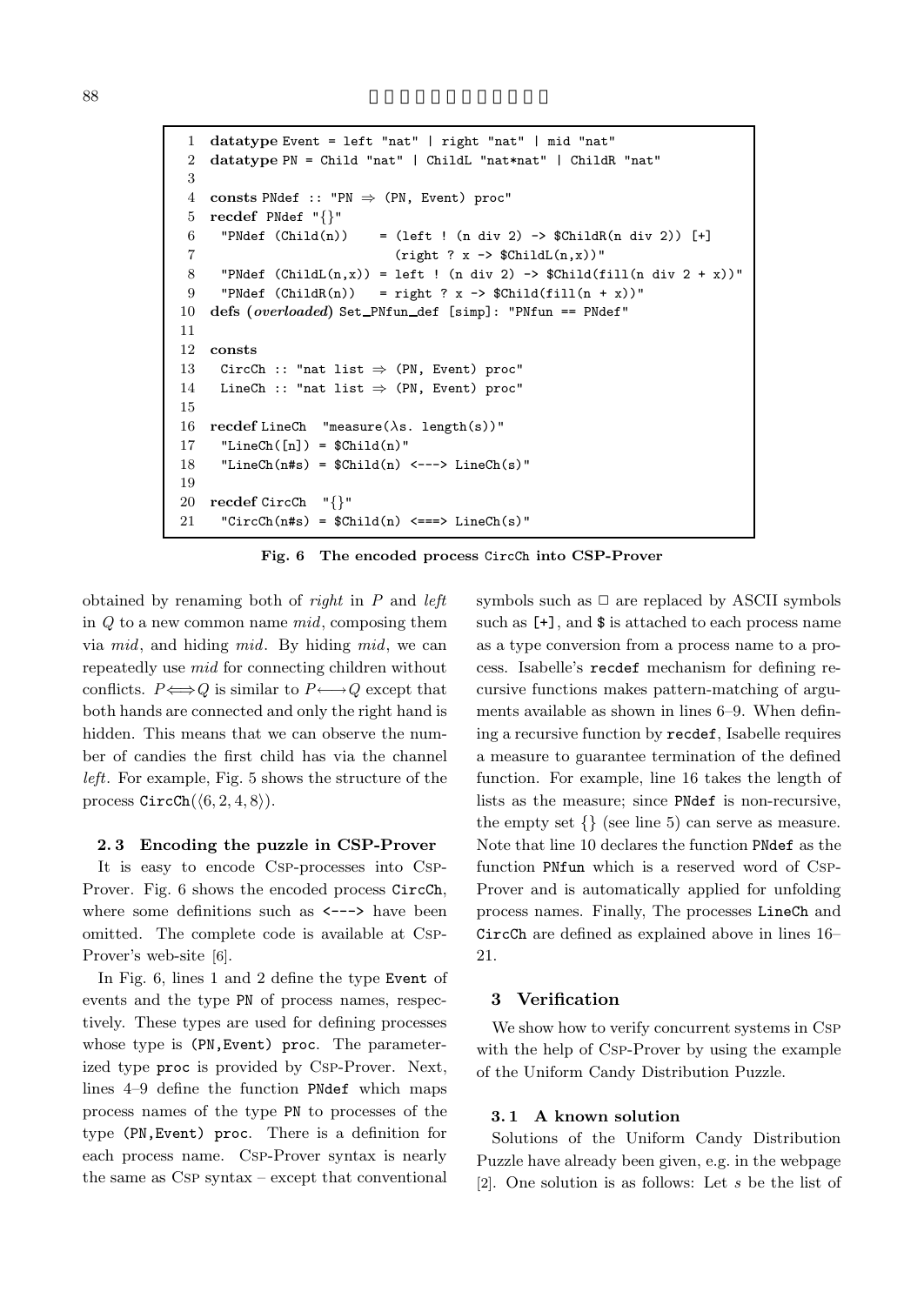$\text{CircCh}(\langle 6, 2, 4, 8 \rangle)$  $2 = \text{Child}(6) \Longleftrightarrow (\text{Child}(2) \longleftrightarrow \text{Child}(4) \longleftrightarrow \text{Child}(8))$  $\rightarrow$  ChildL $(6, 1) \Longleftrightarrow$ (ChildR $(1) \Longleftrightarrow$ Child $(4) \Longleftrightarrow$ Child $(8)$ ) by 2nd Child's pass  $\rightarrow$  ChildL $(6, 1) \Longleftrightarrow$  ChildR $(1) \longleftarrow$ ChildL $(4, 4) \longleftarrow$ ChildR $(4)$ ) by 4th Child's pass  $\rightarrow$  ChildL $(6, 1) \Longleftrightarrow$ (Child $(4) \longleftrightarrow$ Child $(6) \longleftrightarrow$ ChildR $(4)$ ) by 3rd Child's pass  $\rightarrow$  ChildL $(6, 1) \Longleftrightarrow$ (ChildL $(4, 3) \longleftrightarrow$ ChildR $(3) \longleftrightarrow$ ChildR $(4)$ ) by 3rd Child's pass

**Fig. 7** An example of consecutive internal transitions from  $CircCh(\langle 6, 2, 4, 8 \rangle)$ 

even numbers of candies children hold. Then, after every child passed half of her/his candies to her/his left child and the teacher supplied candies if needed, the new list is given by the function *circNext*(*s*), which is defined using the function *lineNext*(*s*, *x*):

$$
lineNext(\langle \rangle, x) = \langle \rangle
$$
  
\n
$$
lineNext(\langle n \rangle, x) = \langle fill(n/2 + x) \rangle
$$
  
\n
$$
lineNext(\langle n, m \rangle \cap s, x) = \langle fill(n/2 + m/2) \rangle
$$
  
\n
$$
circle(\langle m, m \rangle \cap s, x)
$$
  
\n
$$
circNext(\langle \rangle) = \langle \rangle
$$
  
\n
$$
circNext(\langle n \rangle \cap s) = lineNext(\langle n \rangle \cap s, n/2)
$$

In  $lineNext(s, x)$ , the variable *x* represents the number of candies to be passed to the last child. Since the children are sitting in a circle, in the function  $circNext(\langle n \rangle \cap s)$  this number *x* is half of candies of the first child, namely *n*/2. Take for example

 $circNext(\langle 4, 2, 10 \rangle) = \langle fill(2 + 1), fill(1 + 5), fill(5 + 2) \rangle$  $= \langle 4, 6, 8 \rangle.$ 

With these notations, the following properties hold: applying the function *circNext* to a list *s* of even numbers (1) the maximum in *s* does not increase, (2) the minimum in *s* does not decrease, and (3) the number of children who hold the minimum number of candies strictly decreases. These properties ensure that repeated application of *circNext* leads to a situation where the maximum and the minimum in *s* are the same. More formally, for any list *s* of even numbers, the following theorem holds:

$$
\exists n. \ \max(circNext^{(n)}(s)) = \min(circNext^{(n)}(s))
$$

where  $f^{(0)}(x) = x$  and  $f^{(n+1)}(x) = f(f^{(n)}(x))$ . Consequently, eventually all the children will hold the same amount of candy. Following this proof strategy, we established this theorem in Isabelle.

### **3. 2 An asynchronous version**

The proof of Section 3. 1 presumes that the children can always pass on candies, e.g. there is no deadlock possible. Further on, all children are globally synchronized, i.e. all of them pass half of candies to the left in one step, probably the teacher

controls the passing.

In the process CircCh(*s*), however, each child can pass half of her/his candies whenever her/his left child can receive them. In this case, the time at which a child passed her/his candies can be different from the time at which another child does so. Take for example the process  $CircCh(\langle 6, 2, 4, 8 \rangle)$ . This process can perform the consecutive transitions shown in Fig. 7. From the first state in line 1 to the last state in line 6, the third child passes half of her/his candies twice, while the first child does not pass her/his candies. In the process CircCh(*s*), since only the pass by the first child is observable, all transitions in Fig. 7 are not observed (i.e. they are internal). Therefore, the solution given in Section 3. 1 is not sufficient for the asynchronous passing in CircCh(*s*). To deal with CircCh(*s*), we need a framework for analyzing such behaviour in concurrent processes.

#### **3. 3 Proofs in CSP**

Csp is a formal method for modelling and analyzing behaviour of concurrent processes. Csp provides a number of *models* to be selected according to the verification purpose. For example, *failuresequivalence*  $=\mathcal{F}$  based on the stable-failures model  $F$ , which is one of main Csp models, can distinguish between deterministic choice and non-deterministic choice. For example,

$$
(a \to b \to P_1) \square (a \to c \to P_2)
$$
  

$$
\neq_{\mathcal{F}} a \to ((b \to P_1) \square (c \to P_2))
$$

where the environment can select *b* or *c* after *a* in the right hand side, while it cannot select in the left hand side. Note that they are equal in the traces model.

In addition, *failures-refinement*  $\sqsubseteq$   $\neq$  is suitable for detecting deadlock and analyzing safety properties. It is also available for analyzing liveness properties if processes are livelock-free. Intuitively, if *Q* refines *P*, written  $P \sqsubseteq_{\mathcal{F}} Q$ , then *Q* is obtained from *P* by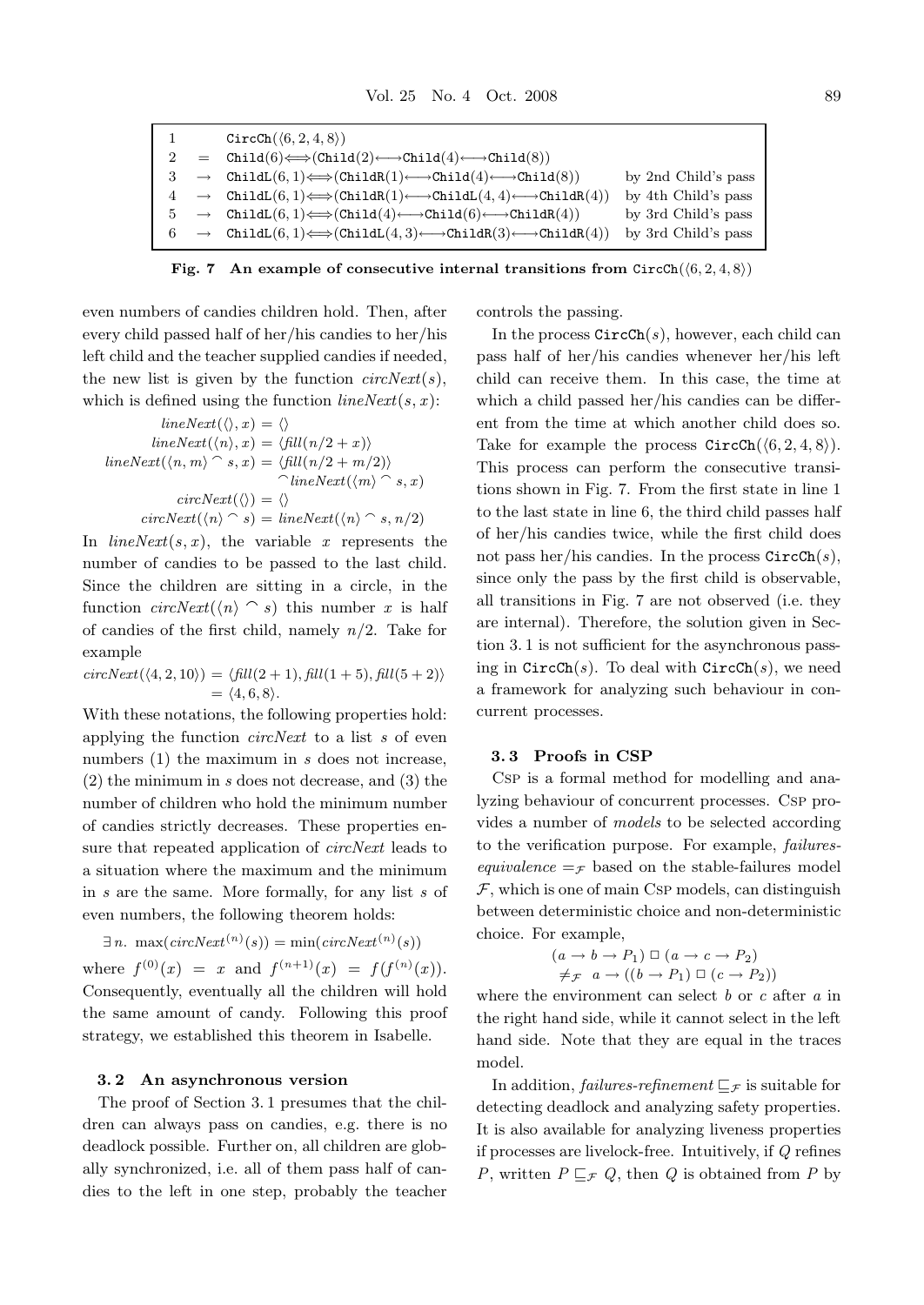pruning non-deterministic choices. For example,

 $(a \rightarrow b \rightarrow P_1) \square (a \rightarrow c \rightarrow P_2) \square_{\mathcal{F}} a \rightarrow b \rightarrow P_1$  $a \rightarrow ((b \rightarrow P_1) \square (c \rightarrow P_2)) \square (c \rightarrow P_1) \square (c \rightarrow P_2)$ 

In Csp, nondeterminism can be expressed by the internal choice operator  $\sqcap$  more clearly. Intuitively,  $P \sqcap Q$  behaves *P* or *Q*, but the choice cannot be controlled from other process. Therefore, for example,

$$
(a \to b \to P_1) \square (a \to c \to P_2)
$$
  
= $\mathcal{F}$   $a \to ((b \to P_1) \square (c \to P_2))$ 

where note that the environment cannot select *b* or *c* after *a* in the right hand side either because the selection is internally decided. By the internal choice, loose processes can be expressed. For example, the following process *A*(*n*) requires that *inc* or *dec* can be iteratively performed.

$$
A(n) = (inc!n \rightarrow A(n+1)) \sqcap (dec!n \rightarrow A(n-1))
$$

Therefore, for example, all the following three processes refine *A*(*n*):

 $C_1(n) = inc!n \rightarrow C_1(n+1)$  $C_2(n) = inc!n \rightarrow dec!(n+1) \rightarrow C_2(n)$  $C_3(n) = (inc!n \rightarrow C_3(n+1)) \square (dec!n \rightarrow C_3(n-1))$ 

Csp provides a set of rewriting rules (Csp-*laws*) for proving refinement relation between processes. Over the model  $F$ , the refinement relation can be proven by syntactically rewriting process expressions [8]. For example, the following equalities can be proven by the step-laws and the commutative law for the parallel operator.

$$
(a \rightarrow P_1) \parallel a \parallel (b \rightarrow a \rightarrow P_2)
$$
  
= $\mathcal{F}$   $b \rightarrow ((a \rightarrow P_1) \parallel a) \parallel (a \rightarrow P_2))$  by (step)  
= $\mathcal{F}$   $b \rightarrow a \rightarrow (P_1 \parallel a) \parallel P_2)$  by (step)  
= $\mathcal{F}$   $b \rightarrow a \rightarrow (P_2 \parallel a) \parallel P_1)$  by (commute)

Especially, the step laws are important for sequentializing concurrent processes.

The other important proof technique is fixed point induction which is useful for analyzing infinite-state processes. Intuitively, it is induction on behaviour. For the infinite-processes  $A(n)$  and  $C_1(n)$  used above, fixed point induction allows us to prove  $A(n) \sqsubseteq_{\mathcal{F}} C_1(n)$  for any *n* by assuming that this refinement holds after one cycle. Thus, the refinement relation can be proven as follows:

$$
A(n) =_{\mathcal{F}} (incln \to A(n+1)) \sqcap (dec!n \to A(n-1))
$$
  
\n
$$
\sqsubseteq_{\mathcal{F}} (inc!n \to A(n+1))
$$
 by refinement  
\n
$$
\sqsubseteq_{\mathcal{F}} (inc!n \to C_1(n+1))
$$
 by induction  
\n
$$
=_{\mathcal{F}} C_1(n)
$$

## **3. 4 Proof of the puzzle in CSP**

Now we return to the Uniform Candy Distribution Puzzle. As explained in Section 3. 1, the next numbers of candies can be estimated by the function *circNext*(*s*). Thus, we expect the concurrent process  $CircCh(s)$  to be the refinement of a sequential process CircSq for any list *s* of even numbers such that  $length(s) \geq 2$ , therefore

$$
\texttt{CircSq}(s) \sqsubseteq_{\mathcal{F}} \texttt{CircCh}(s)
$$

where we define  $\text{CircSq}(s)$  as follows:

$$
\text{CircSq}(s) = \text{left!}(hd(s)/2) \rightarrow \text{CircSq}(\text{circNext}(s))
$$

Here,  $hd(\langle n \rangle \cap s) = n$ . Provided the above stated refinement relation holds, this means that the number of candies the first child holds eventually converges to some even number<sup>†3</sup>. This implies that for each  $i \in \{1, \ldots, k\}$ , for some even number  $c_i$ , the number of candies the *i* th child holds eventually converges to  $c_i$  because we can select any child to be the first one. Here, for any  $i < k$ ,  $c_i = c_{i+1}$ can be proven because  $c_i = \text{fill}(c_i/2 + c_{i+1}/2)$  and  $c_k = \text{fill}(c_k/2 + c_1/2)$ . It means that eventually all the children will hold the same amount of candy.

In fact, we proved the refinement relation CircSq(s)  $\mathbb{F}_{\mathcal{F}}$  CircCh(s) for any list *s* such that the length of *s* is greater than 1. In the rest of this subsection, we give the outline of our proof.

At first, in order to deal with internal behaviours in CircCh(*s*) as shown in Fig. 7, the list *s* of the number of candies is extended with attributes C, L and R, which represents states Child, ChildL, and ChildR, respectively. For example, the two states of lines 3 and 5 in Fig. 7 are expressed by the extended lists  $\langle L(6, 1), R(1), C(4), C(8) \rangle$  and  $\langle L(6, 1), C(4), C(6), R(4) \rangle$ , respectively. For the rest of this paper, let *s* range over lists of even numbers and let *t* range over extended lists with attributes to distinguish them.

Note that the state of the last line in Fig. 7 cannot perform any internal transition. We call such a state *internally stable*. In our puzzle, an internally stable state can only be of one of the following two forms:

$$
\langle L(\cdot,\cdot),\ldots,L(\cdot,\cdot),R(\cdot),\ldots,R(\cdot)\rangle,\\ \langle L(\cdot,\cdot),\ldots,L(\cdot,\cdot),C(\cdot),R(\cdot),\ldots,R(\cdot)\rangle
$$

On each extended list *t*, we define three recursive

<sup>†</sup>3 Note that the numbers of candies in transit states such as ChildL and ChildR are not considered.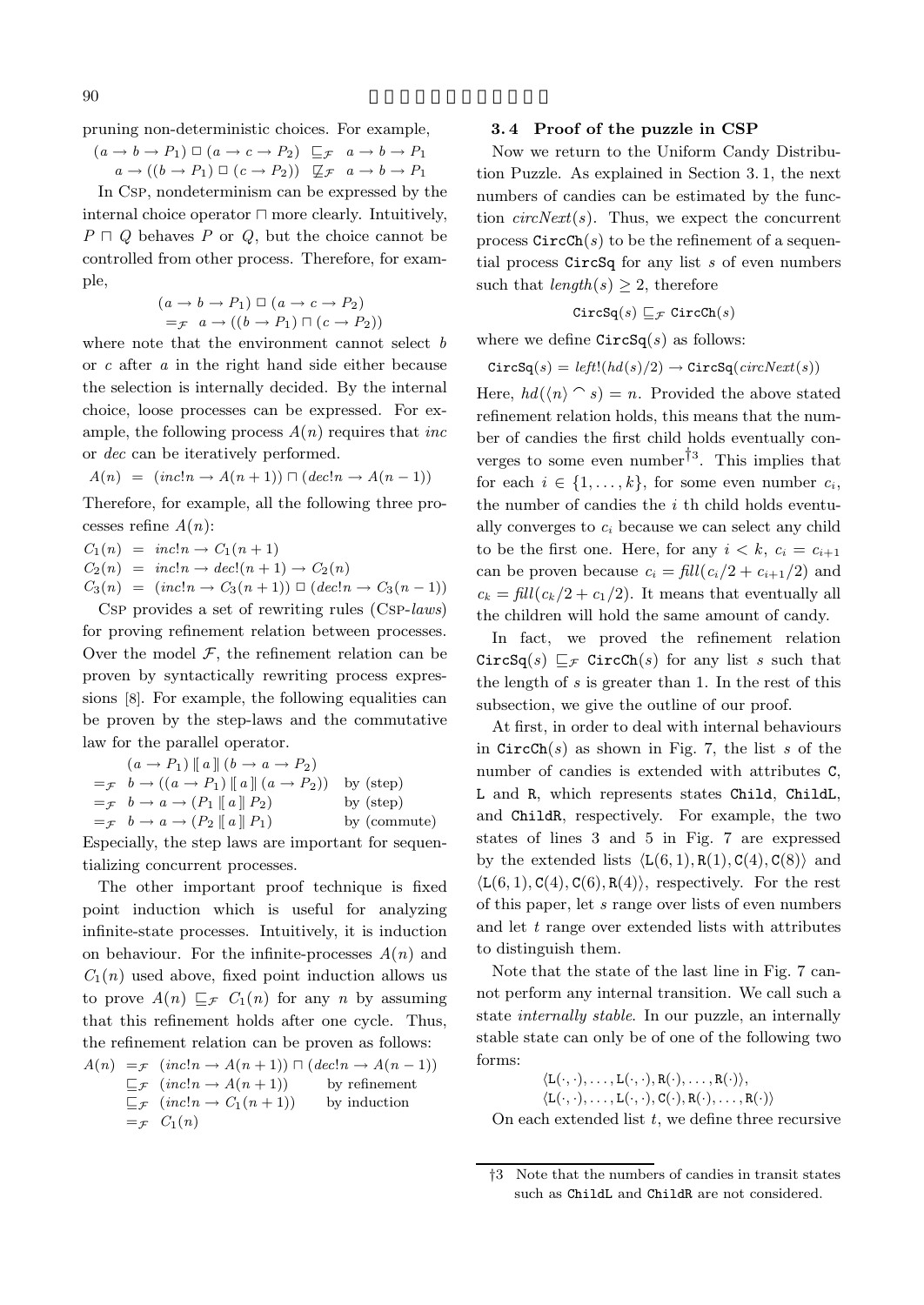```
1 lemma test_two_children_step:
2 "$Child(n)<--->$Child(m) =F
3 (left ! (n div 2) \rightarrow ($ChildR(n div 2) <--->$Child(m))[+]
4 right ? x -> (\text{Cchild}(n) \leftarrow -\text{SChild}(m,x)))5 [> ($ChildL(n,m div 2)<--->$ChildR(m div 2))"
6 by (auto | tactic{* cspF_hsf_unwind_tac 1 *})+
```
**Fig. 8 A proof script for proving an equality by CSP-Prover**

functions:

- The function *toStb*(*t*) returns the internally stable state of *t*.
- The function  $nextL(t)$  returns the internally stable state after that the first child has sent half of her/his candies to the left at the internally stable *t*.
- The function  $nextR(t, x)$  returns the internally stable state after that the last child has received *x* candies at the internally stable *t*.

We omit here the definitions, however, we illustrate these function by examples (also see Fig. 7):

 $nextR(nextL(nextL(toStb(\langle C(6), C(2), C(4), C(8) \rangle)), 5)$ 

- $= nextR(nextL(nextL(\langle L(6, 1), L(4, 3), R(3), R(4) \rangle), 5)$
- $= nextR(nextL(\langle L(4, 2), C(6), R(3), R(4) \rangle, 5)$
- $= nextR(\langle L(4,3), R(3), R(3), R(4) \rangle, 5)$
- $= \langle L(4,3), C(8), R(4), R(5) \rangle$

With the help of  $nextL(t)$  and  $nextR(t)$ , we define the sequential process  $\text{LineSq}(t)$  for any internally stable state *t* as follows:

$$
{\tt LineSq}(t)
$$

 $=$  (if *guardL*(*t*) then *left*!( $fst(t)/2$ )  $\rightarrow$  LineSq( $nextL(t)$ ) else  $STOP$ )  $\Box$  $(i$ **f**  $guardR(t)$ **then**  $right?x \rightarrow$  LineSq $(nextR(t, x))$ 

else STOP)

where  $quardL(t)$  is true if and only if the attribute of the first child is L or C,  ${guardR(t)}$  is true if and only if the attribute of the last child is R or C, and  $fst(t)$  is the number of candies the first child has.

As expected, the following refinement relation can be proven using fixed point induction and Csplaws:

 $\text{LineSq}(toStb(\langle C(n) \cap t \rangle)) \sqsubseteq_{\mathcal{F}} (\text{Child}(n) \longleftrightarrow \text{LineSq}(t))$ for any internally stable *t*. By induction on the length of *t*, this implies that

LineSq $(toStb(C(s)) \sqsubseteq_{\mathcal{F}}$  LineCh $(s)$ 

where  $C(\langle n_1, \ldots, n_k \rangle) = \langle C(n_1), \ldots, C(n_k) \rangle \ (k \geq 1).$ 

Furthermore, the following refinement relation can be proven using fixed point induction and Csplaws for any s such that  $length(s) \geq 1$ :

 $\text{CircSq}(\langle n \rangle \hat{\ } s) \sqsubseteq_{\mathcal{F}} (\text{Child}(n) \Longleftrightarrow \text{LineSq}(toStb(C(s))))$ 

Finally, by transitivity of  $\sqsubseteq_{\mathcal{F}}$ , we have the refinement relation  $\text{CircSq}(s) \sqsubseteq_{\mathcal{F}} \text{CircCh}(s)$  for any s such that  $length(s) > 2$ .

## **3. 5 Proof Support by CSP-Prover**

By using Csp-Prover, we could prove that a certain set of Csp-laws is sound and complete for stable failures equivalence [8]. This result means that Csp-Prover fully supports the proof of the refinement and the equality by Csp-laws, where the correctness of the proof is guaranteed by Isabelle. Furthermore, we have also implemented tactics in Csp-Prover for applying suitable Csp-laws as automatically as possible.

The refinement relation  $\text{CircSq}(s) \sqsubset_{\mathcal{F}} \text{CircCh}(s)$ can be proven by the proof strategy explained in Section 3. 4. However, the proof is complex, and especially the rewriting by Csp-laws is often tedious and thus error prone. Therefore, we applied Csp-Prover for proving the refinement  $\text{CircSq}(s) \sqsubseteq_{\mathcal{F}}$  $CircCh(s)$ . In fact, Csp-Prover turned out to be extremely helpful to establish this refinement.

Fig. 8 is a typical example of a proof scripts for establishing an equality in Csp-Prover: Line 2 to line 5 state the equality to be proven. In our example, we want to show that two children linearly connected send  $(n/2)$  to the left (line 3) or receive a number from the right (line 4) or internally communicate with each other (line 5), where  $\triangleright$  is the timeout operator  $\triangleright$  of Csp. Line 6 is the proof command that actually proves this equality. Here, auto is the Isabelle's automatic proof command, which is used for simplifying the data part, and cspF\_hsf\_unwind\_tac is a Csp-Prover tactic, which sequentializes concurrent processes by applying various Csp-laws. This theorem can be completely proven by the one line command (line 6). It takes about 10 minutes to prove this equality on a laptop computer (Pentium-M, 1.5GHz). If the user tells in more detail, which Csp-laws shall be